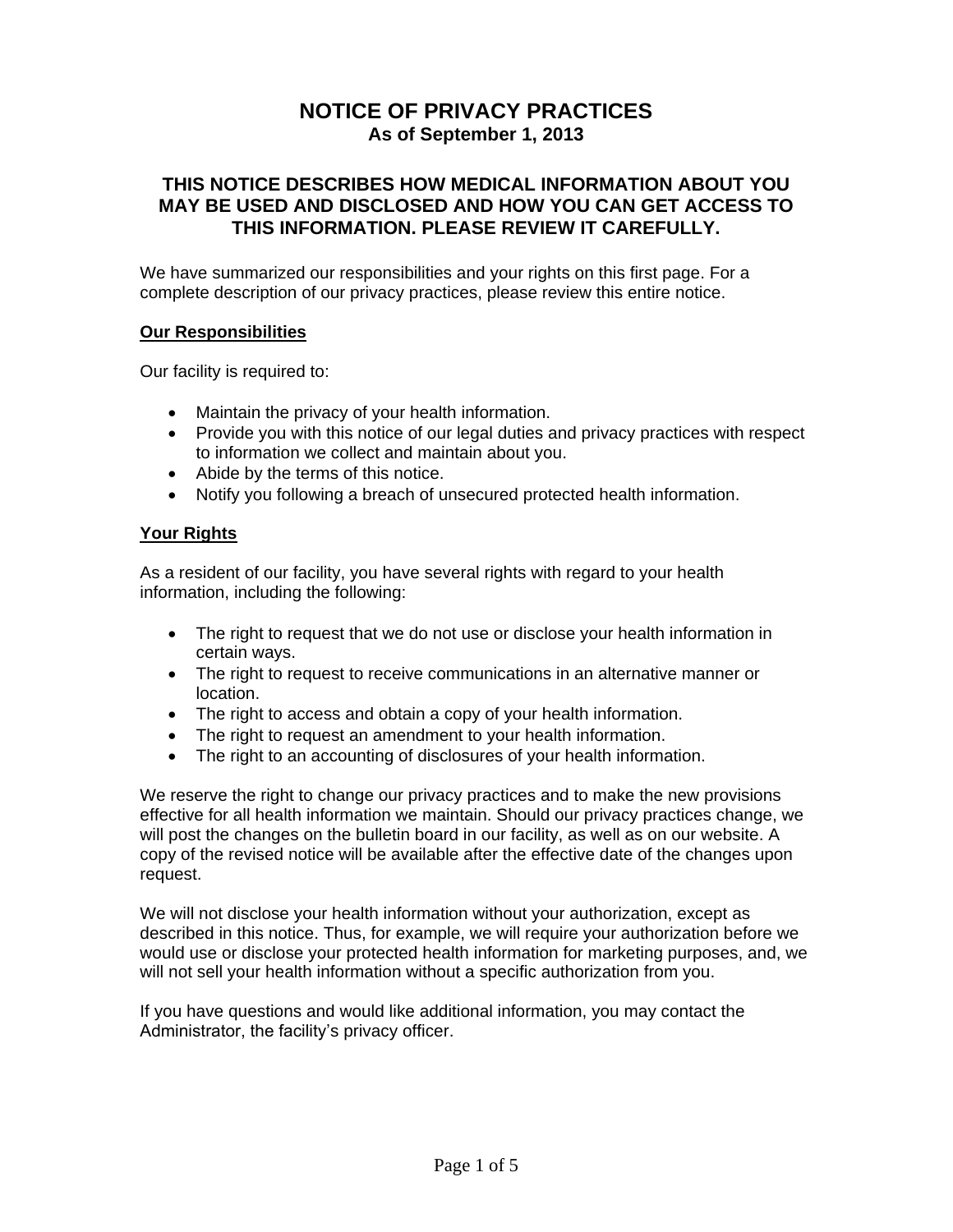## **Understanding Your Health Record/Information**

Each time you visit a nursing facility, a record of your visit is made. Typically, this record contains your symptoms, examination and test results, diagnosis, treatment, and a plan for future care or treatment. This information, often referred to as your health or medical record, serves as a:

- basis for planning your care and treatment;
- means of communication among the many health professionals who contribute to your care;
- **.** legal document describing the care you received;
- means by which you or a third-party payer can verify that services were actually provided;
- a tool in educating health professionals;
- a source of data for medical research;
- a source of information for public health officials who oversee the delivery of health care in the United States;
- a source of data for facility planning and marketing; and
- a tool with which we can access and continually work to improve the care we render and the outcomes we achieve.

Understanding what is in your record and how your health information is used helps you to ensure its accuracy, better understand who, what, when, where, and why others may access your health information, and make more informed decisions when authorizing disclosure to others.

### **How We Will Use or Disclose Your Health Information**

- 1) Treatment. We will use or disclose your health information for treatment purposes, including for the treatment activities of other health care providers. For example, information obtained by a nurse, physician, or other member of your healthcare team will be recorded in your record and used to determine the course of treatment that should work best for you. Your physician will document in your record his or her expectations of the members of your healthcare team. Members of your healthcare team will then record the actions they took and their observations. In that way, the physician will know how you are responding to treatment. We will also provide your physician or a subsequent healthcare provider with copies of various reports that should assist him or her in treating you once you are discharged from the nursing facility.
- 2) Payment. We will disclose your health information for payment, including for the payment activities of other health care providers or payers. For example, a bill may be sent to you or a third-party payer, including Medicare or Medicaid. The information on or accompanying the bill may include information that identifies you, as well as your diagnosis, procedures, and supplies used.
- 3) Health care operations. We will disclose your health information for our regular health operations. For example, members of the medical staff, the risk or quality improvement manager, or members of the quality improvement team may use information in you health record to access the care and outcomes in your case and others like it. This information will then be used in an effort to continually improve the quality and effectiveness of the health care and service we provide.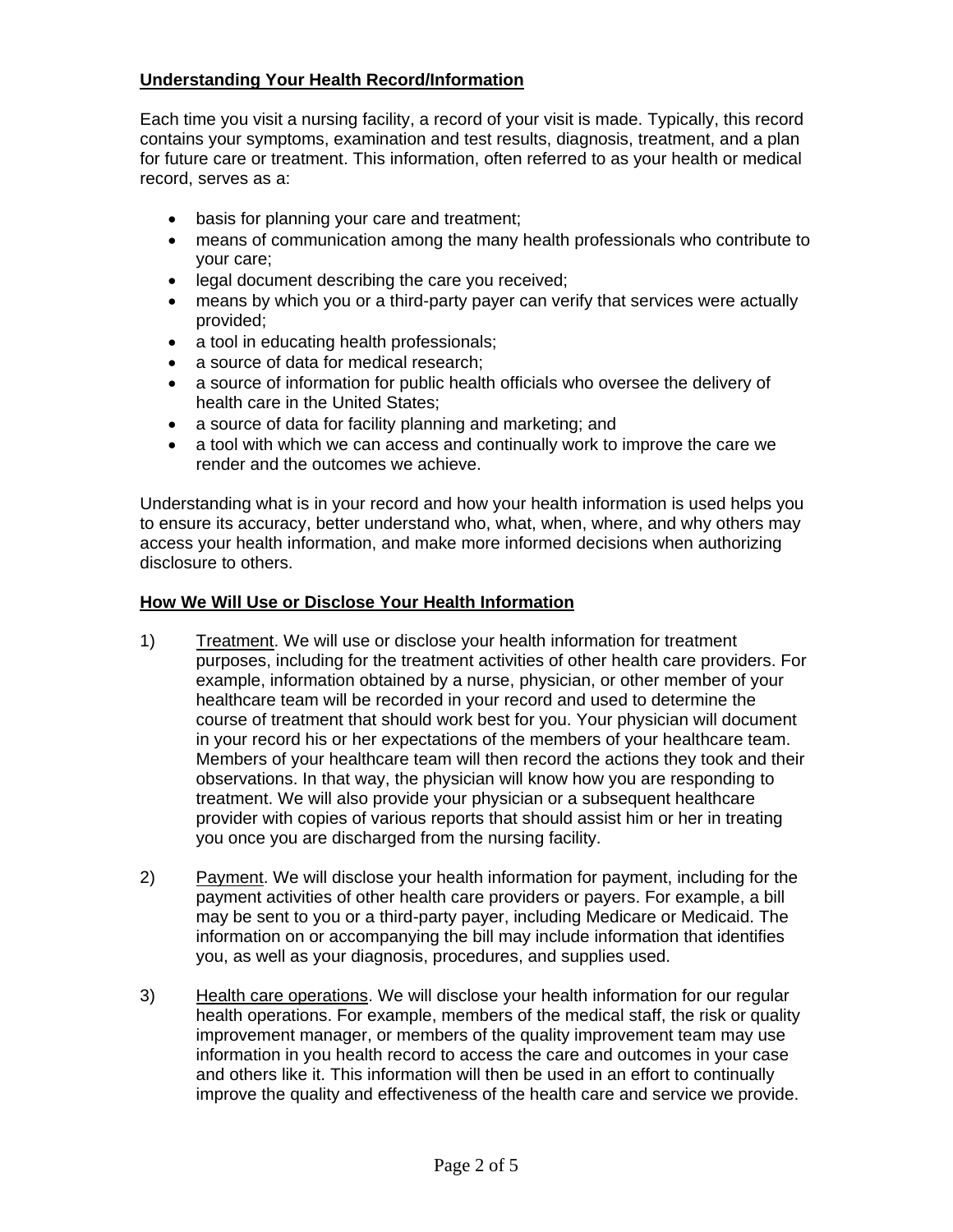In addition, we will disclose your health information for certain health care operations of other entities. However, we will only disclose your information under the following conditions: (a) the other entity must have, or have had in the past, a relationship with you; (b) the health information used or disclosed must relate to that other entity's relationship with you; and (c) the disclosure must only be for one of the following purposes: (i) quality assessment and improvement activities; (ii) population-based activities relating to improving health or reducing health care costs; (iii) case management and care coordination; (iv) conducting training programs; (v) accreditation, licensing, or credentialing activities; or (vi) health care fraud and abuse detection or compliance.

- 4) Business Associate. There are some services provided in our organization through the use of outside people and entities. Examples of these "business associates" include our accountants, consultants and attorneys. We may disclose your health information to our business associates so that they can perform the job we have asked them to do. To protect your health information, however, we require the business associates to appropriately safeguard your information, and they are also required to do so by law.
- 5) Directory. Unless you notify us that you object, we may use your name, location in the facility, general condition, and religious affiliation for directory purposes. This information may be provided to members of the clergy and, except for religious affiliation, to other people who ask for your name. We may also use your name on a nameplate next to or on your door in order to identify your room, unless you notify us that you object.
- 6) Notification. We may use or disclose information to notify or assist in notifying a family member, personal representative, or another person responsible for your care, of your location, and general condition. If we are unable to reach your family member or personal representative, then we may leave a message for them at the phone number that they have provided us, *e.g*., on an answering machine.
- 7) Communication with family. We may disclose to a family member, other relative, close personal friend or any other persons involved in your health care, health information relevant to that person's involvement in your care or payment related to your care. If appropriate, these communications may also be made after your death, unless you instructed us not to make such communications.
- 8) Research. We may disclose information to researchers when certain conditions have been met.
- 9) Transfer of information at death. We may disclose health information to funeral directors, medical examiners, and coroners to carry out their duties consistent with applicable law.
- 10) Organ procurement organizations. Consistent with applicable law, we may disclose health information to organ procurement organizations or other entities engaged in the procurement, banking, or transplantation of organs for the purpose of tissue donation and transplant.
- 11) Marketing. We may contact you regarding your treatment, to coordinate your care, or to direct or recommend alternative treatments, therapies, health care providers or settings. In addition, we may contact you to describe a health-related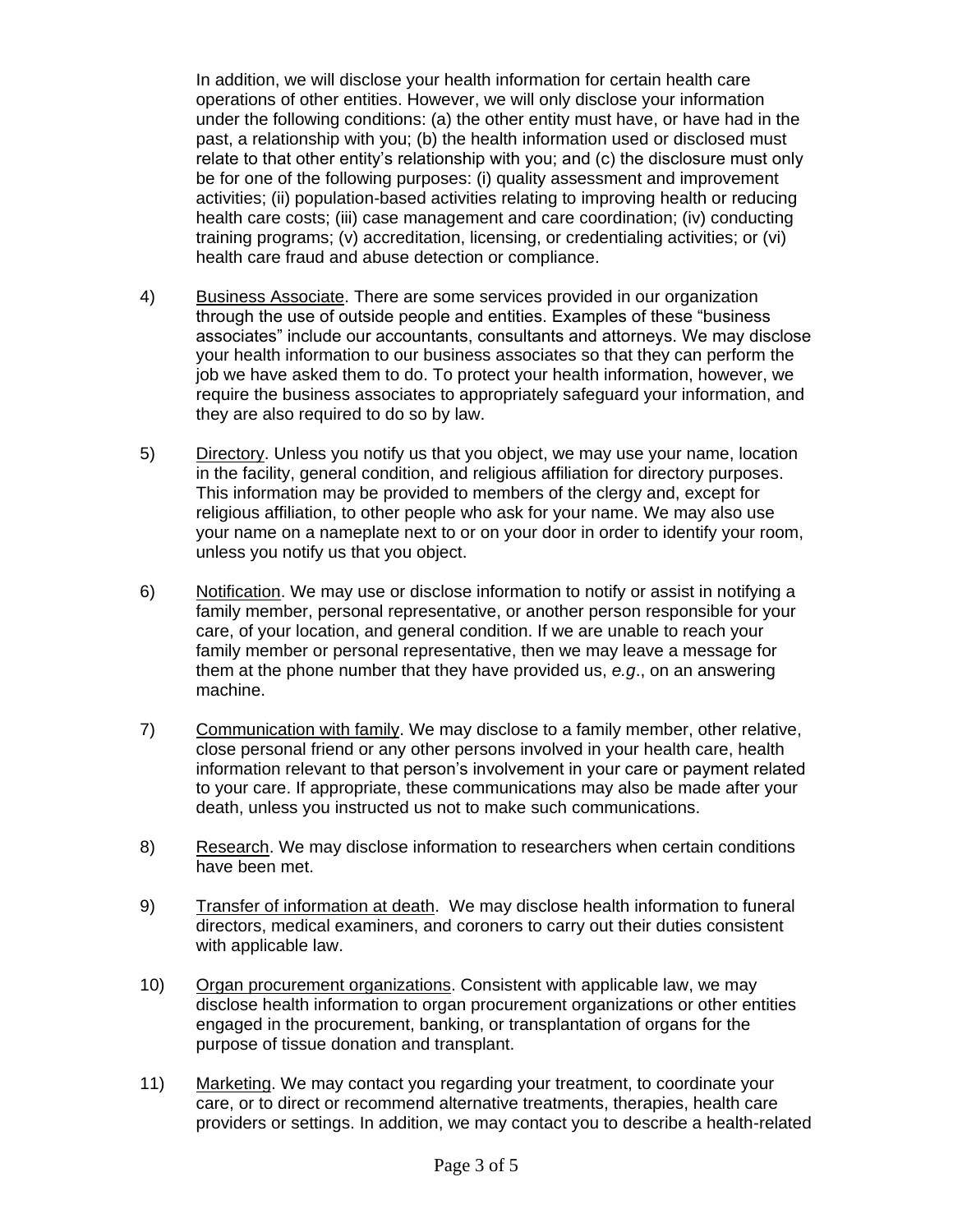product or service that may be of interest to you, and the payment for such product or service.

- 12) Fundraising. We may contact you as part of a fund-raising effort, but you will be provided an opportunity to opt out of these communications.
- 13) Food and Drug Administration (FDA). We may disclose to the FDA, or to a person or entity subject to the jurisdiction of the FDA, health information relative to adverse events with respect to food, supplements, product and product defects, or post marketing surveillance information to enable product recalls, repairs, or replacement.
- 14) Workers compensation. We may disclose health information to the extent authorized by and to the extent necessary to comply with laws relating to workers compensation or other similar programs established by law.
- 15) Public health. As required by law, we may disclose your health information to public health or legal authorities charged with preventing or controlling disease, injury, or disability.
- 16) Correctional institution. Should you be an inmate of a correctional institution, we may disclose to the institution or agents thereof health information necessary for your health and the health and safety of other individuals.
- 17) Law enforcement. We may disclose health information for law enforcement purposes as required by law or in response to a valid subpoena.
- 18) Reports. Federal law makes provision for your health information to be released to an appropriate health oversight agency, public health authority or attorney, provided that a work force member or business associate believes in good faith that we have engaged in unlawful conduct or have otherwise violated professional or clinical standards and are potentially endangering one or more patients, workers or the public.

### **Your Health Information Rights**

Although your health record is the physical property of the nursing facility, the information in your health record belongs to you. You have the following rights:

 You may request that we not use or disclose your health information for a particular reason related to treatment, payment, the facility's general health care operations, and/or to a particular family member, other relative or close personal friend. We ask that such requests be made in writing on a form provided by our facility. "Although we will consider your request, please be aware that we are under no obligation to accept it or abide by it unless it is a request to prohibit disclosures to your health care plan relating to the service for which you have already paid in full out of pocket. "Although we will consider your requests with regard to the use of your health information, please be aware that we are under no obligation to accept it or to abide by it, unless it is a request to prohibit disclosures to your health care plan relating to a service for which you have already paid in full out of pocket. We will abide by your requests with regard to the disclosure of your clinical and personal records to anyone outside of the facility, except in an emergency, if you are being transferred to another health care institution, or the disclosure is required by law. "42 C.F.R. § 483.10(e) provides that a Nursing Facility must abide by a resident's right to refuse the